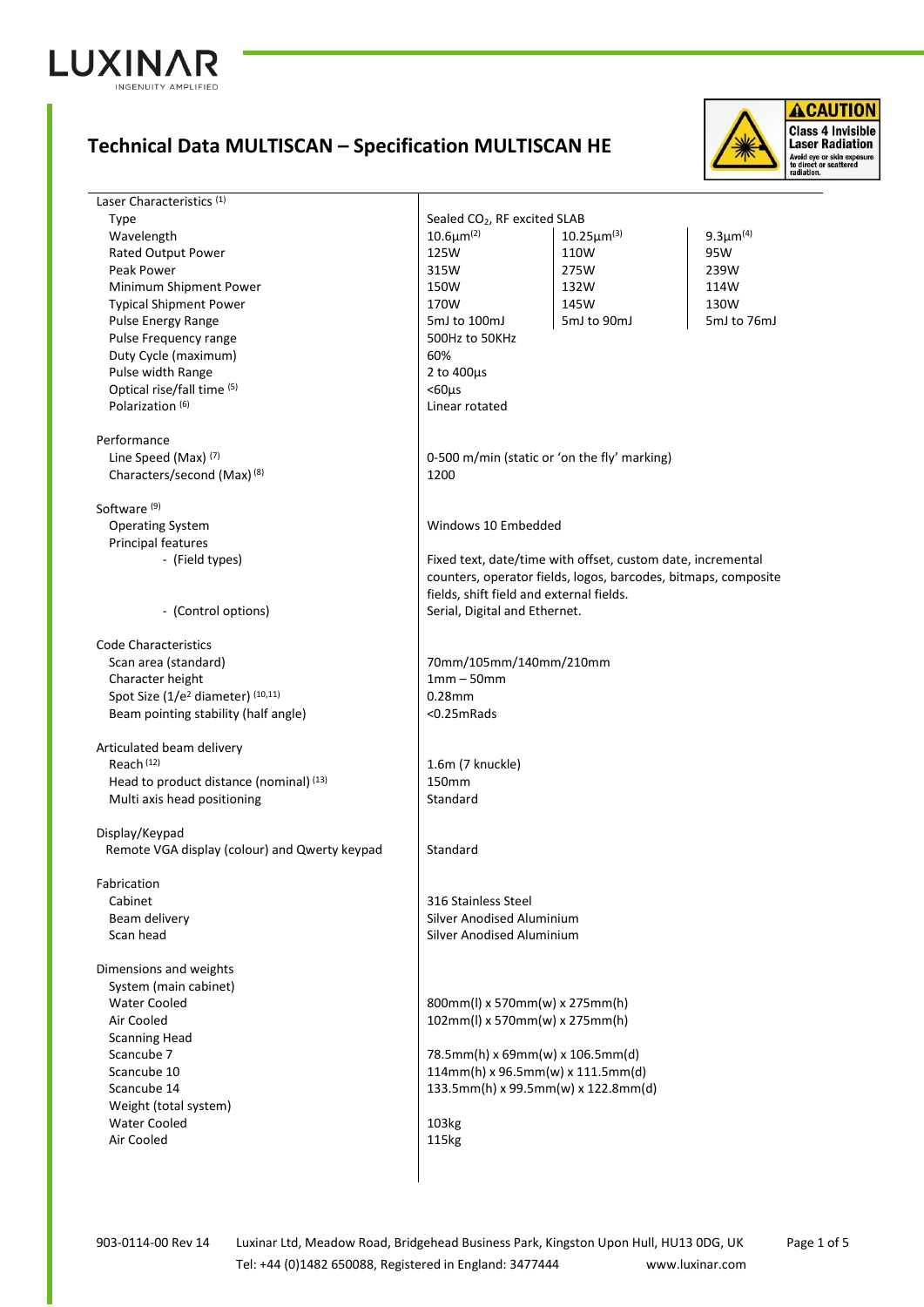

Electrical Ratings Typical Power consumption (14) 1.2kW

## Cooling

Operating temperature (Air cooled)  $^{(15)}$   $+5$  to +35°C (Above dew point) Operating temperature (Closed cycle)<sup>(15)</sup>  $+5$  to +40°C (Above dew point) Storage temperature  $\vert$  -10 to +70°C

Environmental Lens Protection (air curtain) 20psig 25 litres/min, purified Humidity 10 to 90% non-condensing Storage temperature  $\vert$  -10 to +70°C Sealing IP66

## Interface

Inputs<br>Product detector

Remote Control/File download RS232, with Ethernet options

## **Outputs**

Voltage 230VAC ± 10%; 50/60 Hz; single phase or line to line

Type Integral (external water) – Standard

Product detector **Two independent inputs for NPN or PNP 24 or 12VDC**<br>Shaft encoder **Two inputs for Control of Variable speed production lines.** Input for control of variable speed production lines, dual channel quadrature input, max 200kHz Interlocks Dual channel interlock, dual channel Estop. System enable Input for the provision of externally enabling or disabling the system Extractor fault Input for monitoring the status of the extractor

Product detector output **TWO** outputs for monitoring the two detector input signals System on  $\Box$  Output for monitoring the on/off power Ready to print **Example 20** The Standard Coutput for monitoring the status i.e. Standby or Ready to Print Product reject **COUTF FOUTFION COUPS** Output for rejecting unmarked product Shutter status Two independent outputs for monitoring the safety shutter status Shutter status Extractor enable Output to enable the extractor when the system is ready to print Good mark **Communist Equipment Contract Conduct** Dutput for monitoring of the status of each individual mark Maintenance required Output for indication that maintenance is required System fault **Container in the system fault** Output for monitoring when the system has a fault

Options and Options and Options and Options and Options and Options and Options and Options and Options and Options and Options and Options and Options and Options and Options and Options and Options and Options and Option 7mm Aperture head<sup>(11)</sup> 14mm Aperture head<sup>(11)</sup> Scanning lens focal lengths 75mm – 435mm(11) Additional beam delivery options: Arm support, head support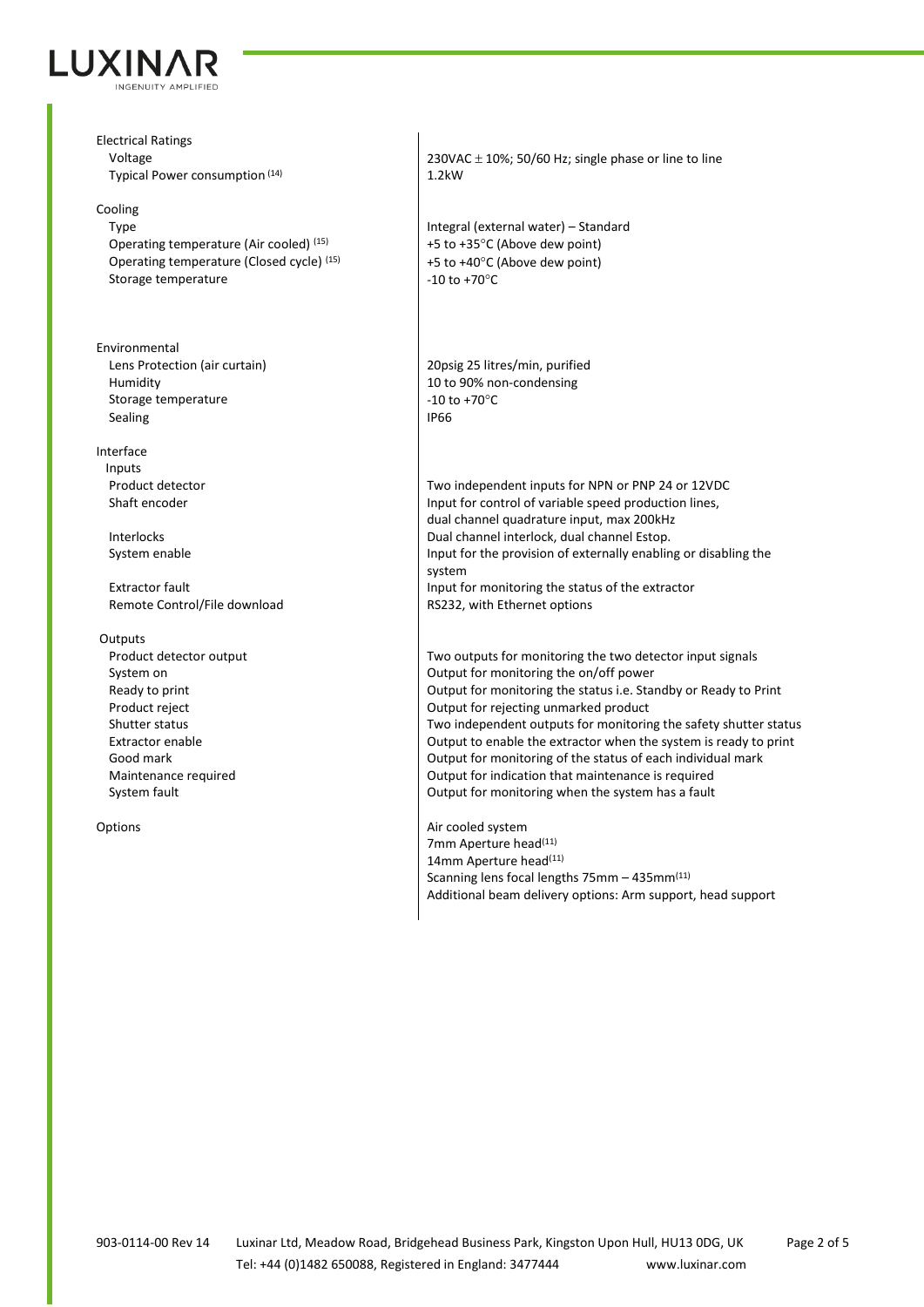

Notes:

- 1. Powers and energies are quoted at the point where the beam exits the cabinet. For each knuckle in the articulated beam delivery there is an expected power loss of between 0.5% and 1%. Operating with the galvanometer head gives a further expected power loss between 6% and 12%.
- 2. 10.6μm is the predominant wavelength. This can typically vary in the range 10.2μm 10.7μm.
- 3. 10.25μm is the predominant wavelength. This can typically vary in the range 10.17μm 10.33μm.
- 4. 9.27μm is the predominant wavelength. This can typically vary in the range 9.2μm 9.4μm.
- 5. Rise and fall times are quoted between the 10% and 90% levels
- 6. Polarization angle is dependent upon the orientation of the articulated arm
- 7. Maximum line speed is assuming a single line 8-character code on an inked paper label. Please note that maximum line speed is dependent upon the nature of the material and the size/quantity/complexity of the mark.
- 8. Character generation speed in a single line format with a code height of 2mm. Faster generation speeds are possible at smaller code heights. Mark quality dependent upon character height, material and speed of marking.
- 9. Also refer to Technical datasheet 903-0065-00
- 10. Operating with 10mm aperture head, 150mm focal length lens.
- 11. For options see document 903-0146-00
- 12. Approximate distance between first articulated knuckle and actual product.
- 13. Operating with a 150mm focal length scanning lens
- 14. Typical average power consumption assumes a 50% coding duty cycle
- 15. Maximum operating temperature is dependent on the overall duty of the system. Refer to document 903-0125-00 for further information.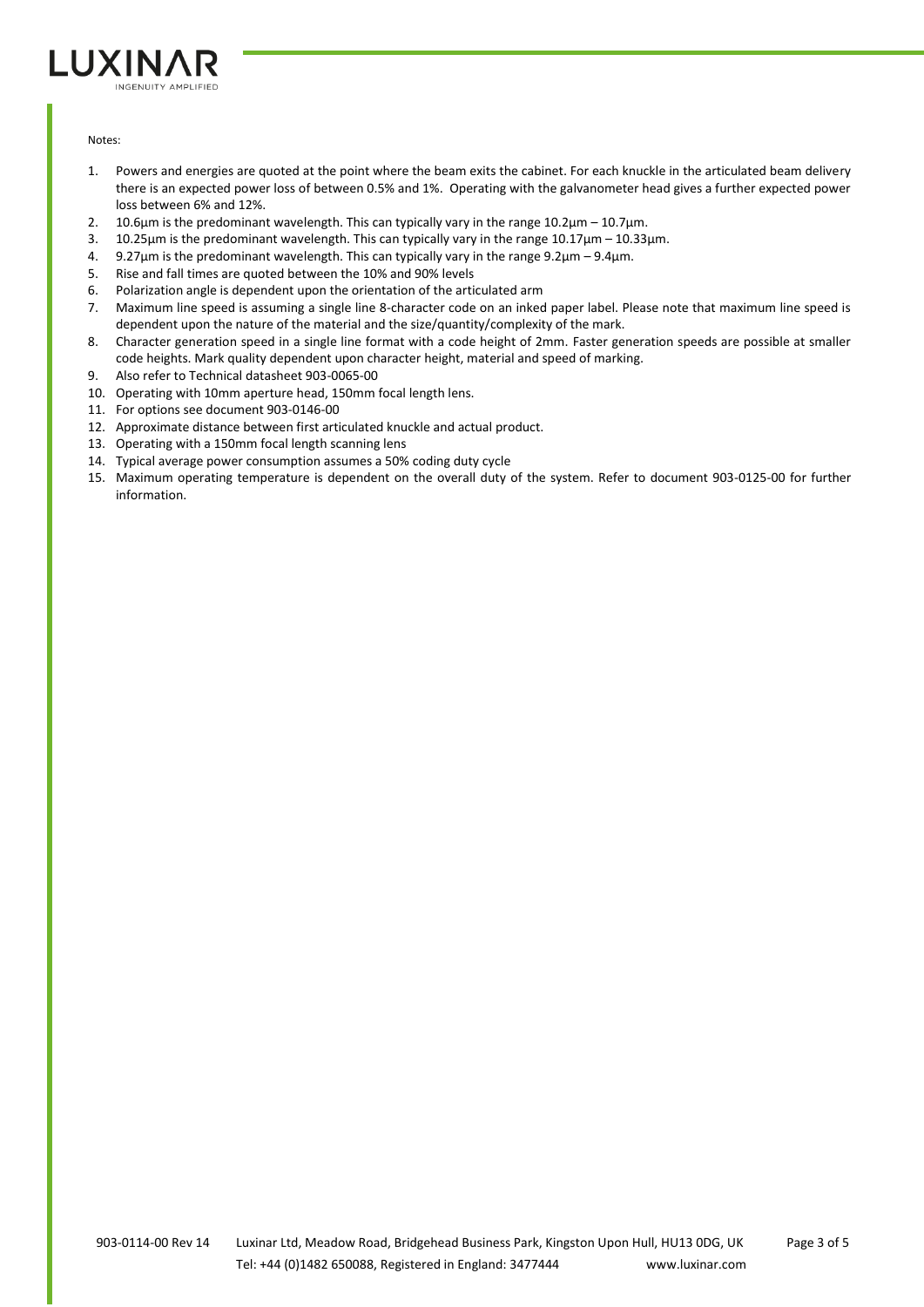



**MULTISCAN HE Water Cooled**



**MULTISCAN HE Air Cooled**